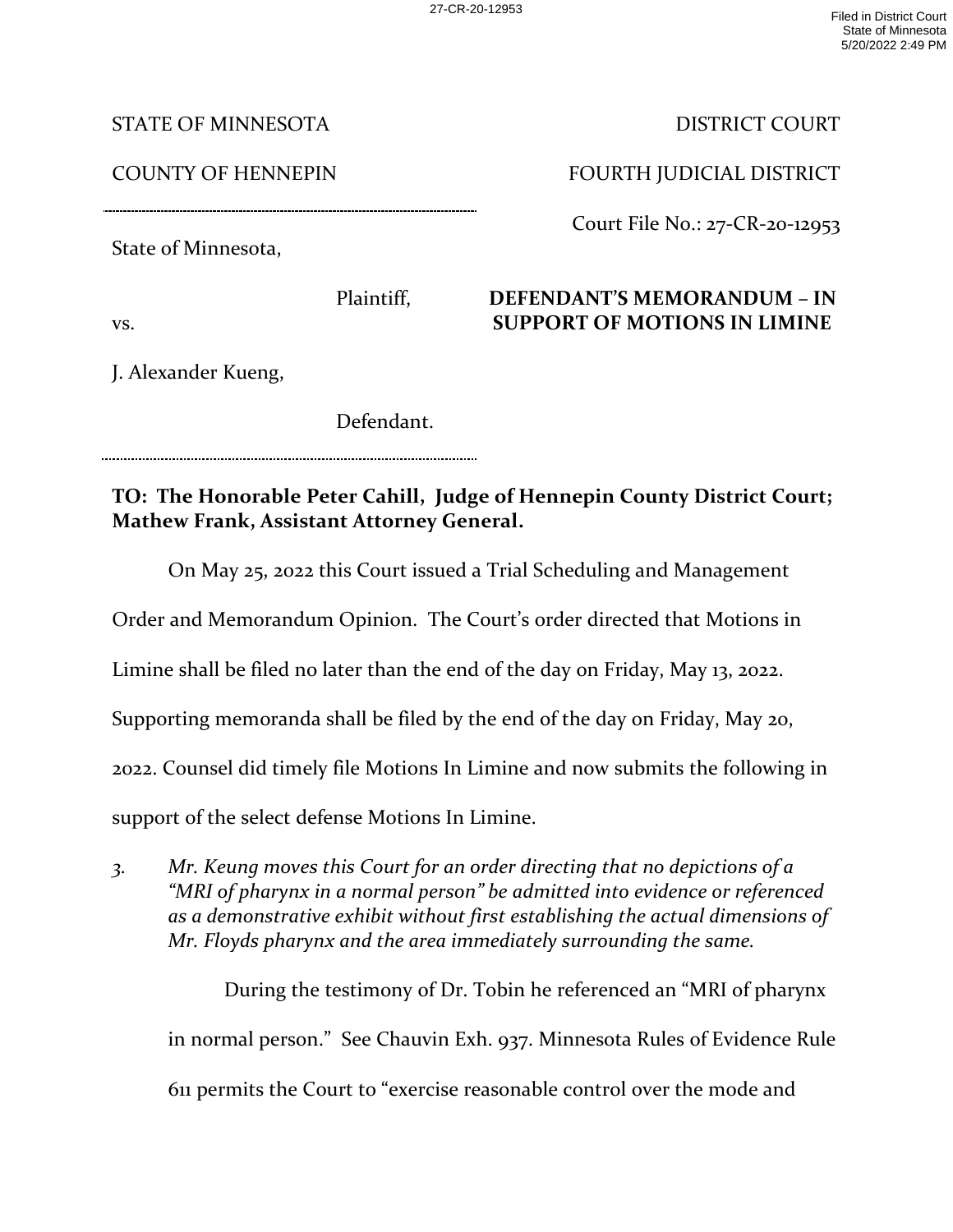order" of presenting evidence so as to make the procedures effective for determining the truth and to avoid wasting time. "[D]emonstrative or illustrative evidence is "admitted, when properly verified, to illustrate or express the testimony of a competent witness, but [is] not original evidence." *State v. Bauer*, 598 N.W.2d 352, 362 (Minn.1999). "The standard for the admissibility of demonstrative evidence and visual aids is whether the evidence is relevant and accurate and assists the jury in understanding the testimony of a witness. *State v. Stewart*, 643 N.W.2d 281, 293 (Minn. 2002) citing *State v. DeZeler*, 41 N.W.2d 313, 318-19 (1950). This evidence specifically applies to the mechanisms of death for Mr. Floyd. The fact that it is not Mr. Floyd or even based on his body structure is inherently misleading. The exhibit is no longer accurate to the purpose presented. The defense anticipates that this and other demonstrative exhibits may be entered into evidence. No demonstrative exhibit should be admitted absent foundation being laid by the proponent. If the Court allows this or any other animation, the defense asks to examine the actual animator as to foundation.

7. The Defendant moves this Court for an order directing State's witnesses be precluded from testifying as to their personal ethic or applying their personal ethics to intervention and use of force, rather than policy, law or rules.

This motion applies to all witnesses, but in particularly Lt. Richard Zimmerman. In the course of the federal trial Lt. Zimmerman offered his opinion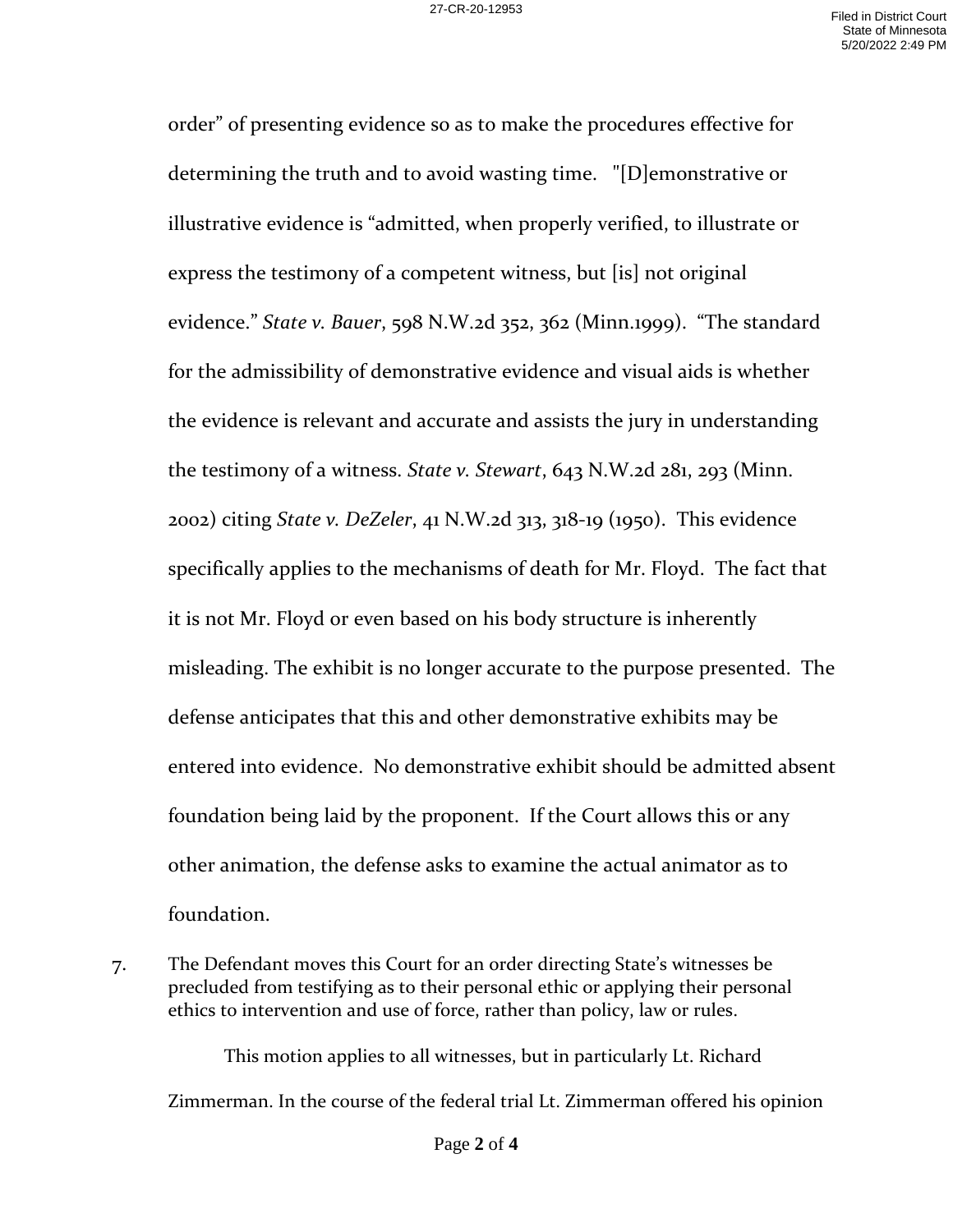that intervention was based on "growing up", "human nature" and simply desire to help people. This is an insertion of this witness's ethereal opinion on what he should do and has no place in testimony before a jury. Interestingly this particular witness gave inaccurate information to FBI investigators during the investigation as part of an apparent personalized effort to bring about criminal charges. Further he has a history of investigative misfeasance. The latter is confirmed by his negligent investigative efforts in *State v. Myon Burrell* which sent a likely innocent young black man to prison.

Motions In Limine 19, 25 and 26 address Mr. Kueng's access to a public trial. The scope of the public trial right must be understood in light of its purposes. The "public trial guarantee" is a right "created for the benefit of the defendant." *Gannett Co., Inc. v. DePasquale*, 443 U.S. 368, 380 (1979). In *People v. Hartman*, 103 Cal. 242, 245, 37 P. 153 (1894) it was explained that "The trial should be 'public,' in the ordinary commonsense acceptation of the term. The doors of the court room are expected to be kept open, [and] the public are entitled to be admitted ...."). This right was explained in *Davis v. United States*, 247 F. 394, 395 (8th Cir. 1917) which held "As the expression necessarily implies, a public trial is a trial at which the public is free to attend." The streamed trial deprives the observer of information regarding the trial participant's demeanor and body language and only allows a participant to see what is on the camera at a given time. While this is a laudable way to get more access, denying all members of the general public